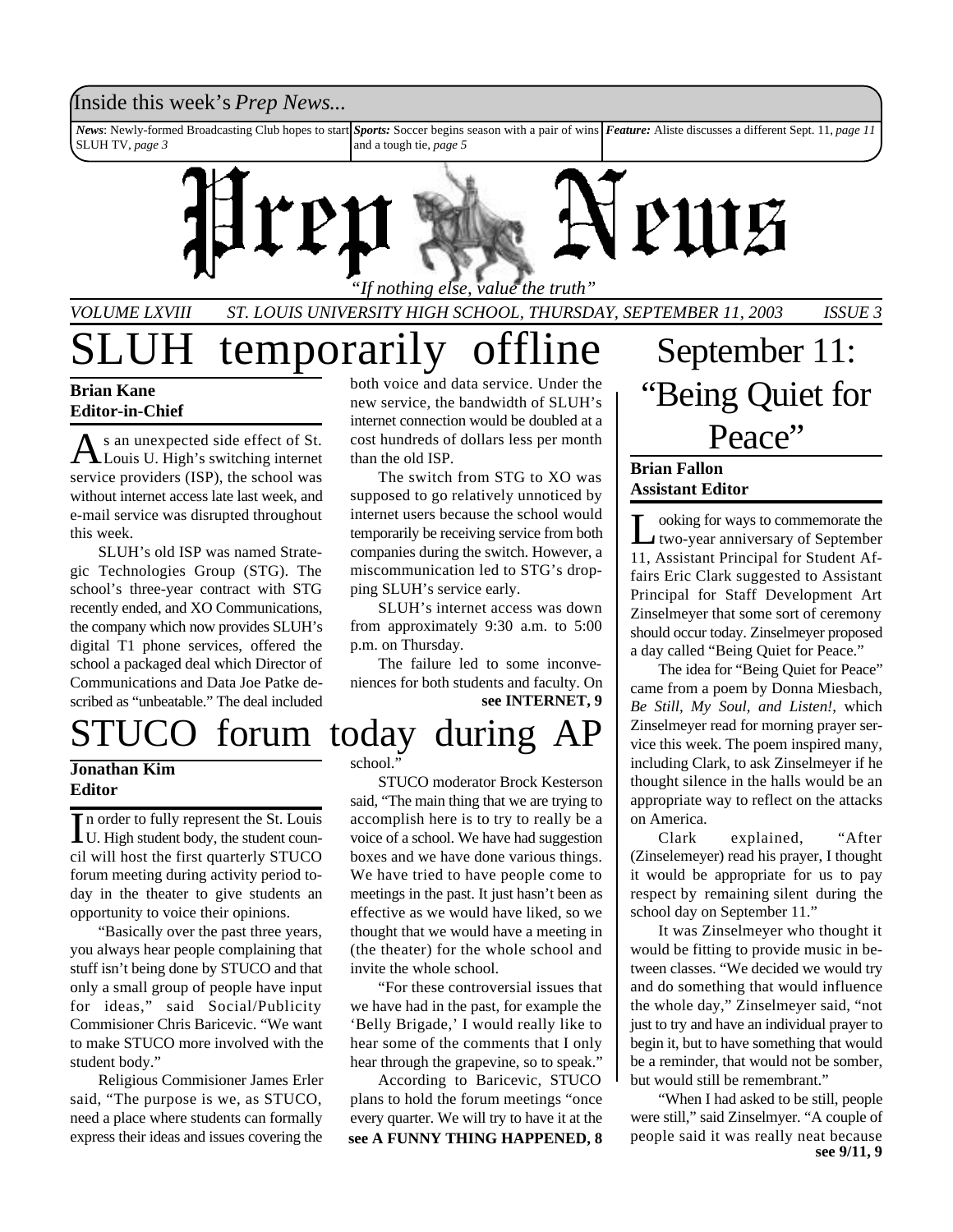## 2 **News** September 11, 2003 **Another successful year of AP tests**<br>Another successful year of AP tests

#### **Greg Fox Core Staff**

 $\prod_{\alpha\in\mathcal{A}}$ ast May, as most students were wrapping up their classes and preparing for finals, 283 St. Louis U. High students, mostly juniors and seniors, took 608 Advanced Placement exams, passing 92 percent of them. Physics teacher Paul Baudendistel's 48 AP Physics and Physics B students led the way, passing every exam given. Twenty-eight of these students received a score of 5.

AP tests are graded on a scale of 1 to 5, with one being the lowest grade and five the highest. AP tests approximate what would be on a typical college entrylevel course's final. Taking an AP test can excuse a student from taking that entrylevel course. Most colleges accept scores of 3 or higher, although some will only accept scores of 5; fortunately for SLUH students, 25 percent of their exams would be accepted at such schools.

Of the tests, 36 percent were 4's, 31 percent were 3's, 6 percent were 2's and only 1 percent of all tests were 1's. Last year, 235 students sat for 413 exams, 195 fewer exams than students took this year.

According to Assistant Principal for Academics Mark Michalski, SLUH takes one of the highest numbers of tests in the region. Michalski also cited SLUH's scores as being "extremely high in the area and the region." He continued, saying, "There are only positives to be found in (SLUH's) numbers."

"We have extraordinary students who are gifted with incredible talents academically and work extremely hard to prepare for these exams, and I think we also have teachers who do an outstanding job, not only preparing students specifically for these exams, but preparing students in general," Michalski said.

AP United States history teacher Dano

Monahan, whose students passed 75 of 77 exams, agreed with Michalski, saying, "Both (teachers and students) work hard."

Baudendistel echoed those statements, saying that the scores are "a credit to the kids.... I do work hard, but it's the kids that ultimately are the ones doing the work."

AP Micro and Macroeconomics teacher Peggy Pride's students were in a unique situation. Since the two courses have separate tests, her students took a total of 181 tests. Pride is a reader for the tests and serves on the test development committee, putting her students at an advantage. As a result, 168 of those tests received passing grades or higher. She stressed the fact that she doesn't "ever give the questions out. I teach the topics that I know are on the test, and students tend to learn them well. I'm very happy with the results."

## 19 students qualify as National Merit Semifinalists

#### **Tim Huether Core Staff**

**N** ineteen St. Louis U. High Tineteen St. Louis U. High of being selected as National Merit Semifinalists. Their names will not be released until Wednesday, Sept. 17.

Including those who are semifinalists, 53 SLUH students received commendations. Commendations require at least a 95th percentile on the PSAT and open the door to certain types of corporate scholarships.

In addition, there are two achievement scholars, one who is a semifinalist and the other is commended. Achievement scholars are honored for being "academically able black American high school students,"said Principal Dr. Mary Schenkenberg.

"(Nineteen Semifinalists is) pretty good," said counselor David Mouldon. "Usually we have somewhere between fourteen and 20 or 21 (Semifinalists)." Last year there were fourteen.

"The results (of the PSAT's) were outstanding," said Schenkenberg.

About 16,000 students who take the PSAT yearly qualify to be Semifinalists. Of those 16,000, around 8,000 are eventually offered scholarships based on the National Merit program.

"For one high school to have nineteen (is) pretty incredible." said Mouldon.

SLUH has consistently been among the top area schools in the number of Semifinalists. However, comparing schools is difficult because of the class sizes in different schools. Often, schools with higher percentages of Semifinalists have fewer total Semifinalists.

The qualifications for becoming a National Merit Semifinalist are very simple; a student must score high on his PSAT junior year. PSAT scores are out of a possible 240 points. This year, Semifinalists were chosen if they scored higher than a 212. The highest SLUH score was a 238.

To become a Finalist, the Semifinalists must write an essay and get a recommendation from his high school. Also, grades and SAT scores will be looked at "to see if everything is kind of on the same level," said Mouldon. However, almost everyone at SLUH who is a Semifinalist goes on to be a Finalist, unless their grades do not match up.

The Semifinalists will attend a meeting on Thursday where they will be counseled on how to become Finalists.

Most colleges give out scholarships to Semifinalists and Finalists, although they normally amount to little more than \$2,000 each. Each college has a set number of these scholarships, so some Semifinalists are unable to receive them because they apply too late.

In order to attract better students, some schools will give full tuition scholarships to national merit Finalists; Fordham University and the University of Tulsa are two such schools.

**see MERIT, 8** In addition to college National Merit scholarships, many major corporations also can give scholarships. They also have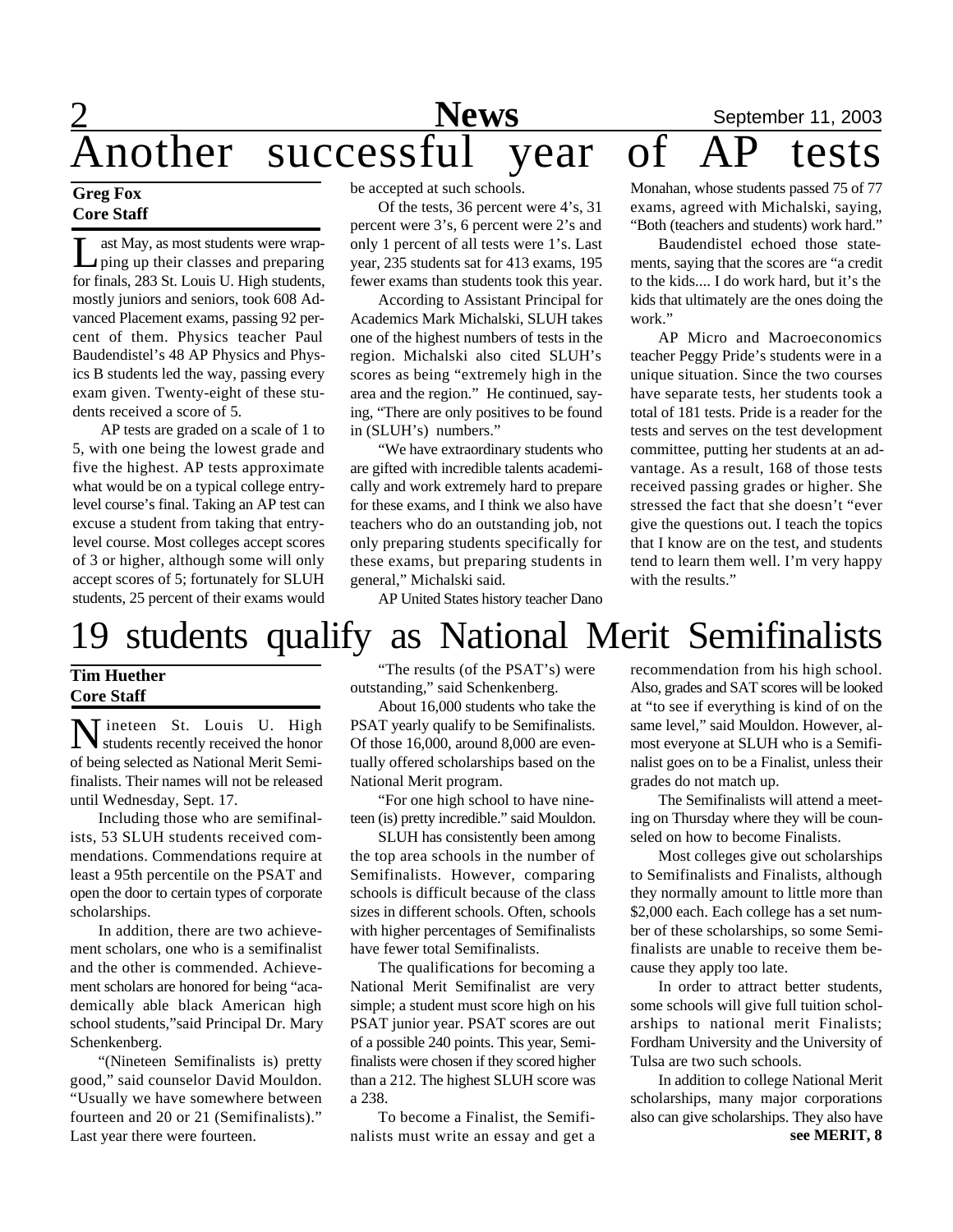#### **John Castelli Reporter**

These first few weeks of school, stu-<br>dents have been noticing a few addihese first few weeks of school, stutions to the building. Eighteen new television monitors have been added to various areas in preparation for better communications between faculty, staff, clubs, and students.

 The Technology Committee, along with Principal Mary Schenkenberg, met over the summer to decide whether to expand the previously existing system based in the library's media center.

 "I think the purpose is to get us connected campus-wide," said Schenkenberg.

How the system is to be used will be determined during this school year. Faculty members and students whose clubs will use the system will meet periodically to assess the progress and capabilities of the broadcasting system.

Wiring for the new components will be finished in the coming weeks. The school has spent a total of about \$11,000

on the new video equipment, money Schenkenberg considers well spent.

The system's primary use, according

to Schenkenberg, will be to gain immediate audio-visual communication with the whole school as well as immediate access to students and faculty during a security situation.

Schenkenberg also noted that many creative uses could be found for the new system, such as expanded messages from STUCO, Dau-

phin Players trailers, and club and sport advertisements.

Computer teacher and technology consultant Tim Rittenhouse was involved in the evaluation process with the Technology Committee. His understanding is that the original television system " $\mathbf{\hat{w}}$ put in to ultimately reach one hundred percent of the students."

> In addition to  $\frac{1}{8}$  being added to a few classrooms, new **monitors** were in- $\frac{8}{3}$  stalled in the cafeteria and library, ensuring that video capabilities are active almost everywhere students are. Rittenhouse sees the new additions as a continuation of the system the school has been using, and therefore, worth the cost.

Rittenhouse explained that the goal is for all announcements to eventually be given over the video system instead of over the intercom. Instead of just hearing a faculty member read the announcements, **see TUBE, 4**

## Students defibrillate Pulse radio station for '03-04

#### **Pat Sommer Reporter**

There's still a Pulse at St. Louis U.<br>High. After a one-year hiatus, the U. here's still a Pulse at St. Louis U. High's radio station is up and running again this year. Students such as junior Brad Tissi and seniors Dane Moody and Jeff Miller have taken action to resuscitate the Pulse after a year of neglect.

In years past, the Pulse radio club has broadcast student-run radio shows from a small closet space in the Jesuit Wing. Although its FM frequency could barely be heard outside the building, the Pulse broadcasted over a website that could be reached through the club's link on the SLUH website. Listeners could instant message the DJ to request a song and could pick from an impressive variety of downloaded music. For the small minority of songs not on the computer, students could bring their own CDs. Some students elected to host talk radio shows

while others simply preferred to play music.

Last year, broadcasting problems plagued the Pulse. The FCC rejected the station's request to broadcast on its own frequency due to the school's close proximity to local station 93.7, "The Bull." The Pulse still planned to broadcast over the internet, but then found that the club could not afford the monthly fee that the site was beginning to charge. With no broadcasting outlet, the Pulse lay dormant, to the dismay of many hopeful DJs.

"We had nowhere to broadcast through and no one to broadcast to," said Moody in reference to the demise of the Pulse.

However, at the beginning of this year, a group of students led by the general manager of the Pulse, Brad Tissi, revived the radio station. With much enthusiasm and new hope for the station, club members staked out a table at the activities fair to recruit new DJ hopefuls.

Not only would the members like to get the Pulse running again, but they would also like to increase the number of listeners. The club hopes to broadcast throughout the school day and to tune the speakers in the cafeteria to the Pulse's radio frequency.

Because of the Pulse radio antenna's limited broadcasting radius of about 40 feet, the club would have to move the antenna from its position atop the Jesuit Wing in order to have a clear reception in the cafeteria. Pulse members plan to work with Director of Facilities Patrick Zarrick on moving the antenna to a more suitable location.

Moody says that the station is still looking for people interested in having a show, and that sign up sheets can be found outside the station's door across from J124. Any students interested in joining should fill out a sheet and give it to Brad Tissi, Dane Moody, or Jeff Miller, or slide it under the Pulse's door.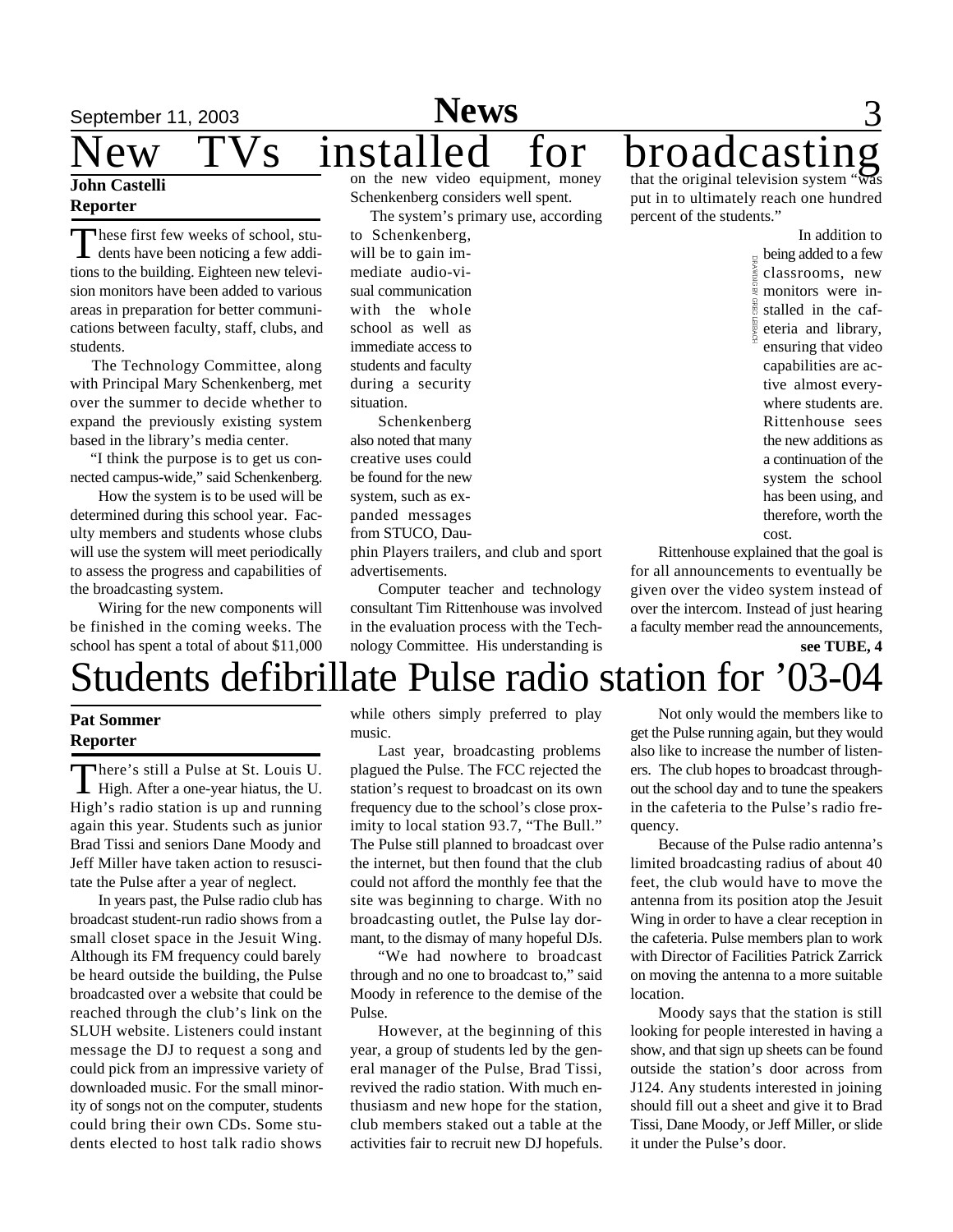## 4 **News** September 11, 2003 prepares for second year

## **Tom Fucoloro Reporter**

Let a start is responsive to the September of the September of the September of a street students from Cardinal Ritter ast Friday, a group of 27 sophomores and juniors went on a Prep to go through training for a nonviolence teaching program called Teens Acting for Peace (TAP).

 In 1999, Dr. James McGinnis, a St. Louis resident and co-founder of the Institute for Peace and Justice (IPJ), founded TAP. According to TAP's website, the program aims "to train high school and middle school youth to teach the skills and values of violence prevention...in elementary schools," to "put these same skills and values into practice in their own lives," and to "offer this vision of nonviolence to their own schools as well."

#### TUBE

#### (from 3)

students would be able to see the important information in a video and/or textual format. Power Point-style announcements could also easily run during activity period, lunch, and throughout the day on the monitors in the cafeteria and library. This could very well eliminate the problem of missed announcements.

The group most interested in taking advantage of the video system on a regular basis is the SLUH Broadcasting Club, a new club moderated by ASC Social Studies teacher Sean Conway. The goals of the Broadcasting Club are to educate interested students about the technical aspects of broadcasting as well as work to produce a weekly SLUH news broadcast that would air over the new video system during activity period and/or homeroom.

"I think that getting the people that want to be on the program will be the easy part," said Conway. The challenge will be to set up the equipment and train students to use it. The corner office next to STUCO will become the club's office, studio, and editing suite.

Aiding the club's efforts will be News Channel 5's Frank Cusumano who, according to Conway, "said that he'd do

TAP, a part of the Families Against Violence Advocacy Network (FAVAN), shares the same Pledge of Nonviolence as the FAVAN, which can also be found on the TAP website. This pledge, which has been translated into 13 different languages, concerns issues such as respect, communication, forgiveness, creativity, courage, and awareness of the fragility of nature.

This year, TAP's second year at SLUH, the team will attempt to put these goals and guidelines into their own lives and the lives of others they meet. Theology teacher Rob Garavaglia, the faculty leader of SLUH's TAP program, says TAP urges students to "stretch beyond the comfort zone" and handle issues like race, sex, and international violence.

Compared to other clubs and organizations at SLUH, TAP offers its members

whatever he could to get us in" to News Channel 5 for some pointers on getting started.

Although Conway would like to incorporate some of the *Prep News*' writing skills into the broadcast, he said that he wants "to make sure that it's clear that we don't want to take anything away from the *Prep News*." For this reason, broadcasts will not take place on Friday, the day the *Prep News* is distributed. Conway wants to "get people in their classrooms who would normally be staring in their books or out the window (to pay attention to the broadcast)." He foresees some comedic elements to the broadcast and thinks it would be a "good way to start the day."

Conway also sees the Broadcasting Club as "a great opportunity to put (the money spent on the new equipment) to good use."

Those involved hope that if the video system is used more often, more clubs and organizations may follow suit. The completion of the system is attempting what Rittenhouse called "a different delivery system for information," one that is focused on today's culture, which is stimulated by both visual and audio means.

a chance to become more aware of and more active in school as well as a chance to learn positive, active teaching and communication skills. The team plans to go to Our Lady of the Holy Cross, Immaculate Heart of Mary, and St. Margaret of Scotland grade schools to talk about the Pledge of Nonviolence and to demonstrate positive alternatives to violence. These trips are a very important part of the TAP program and promise positive results for both the grade school children and the members of the program.

According to Garavaglia, "By being in the TAP program last year, members of our community seemed more aware of their abilities to address issues," and he expects the same, if not better, results this



*prepnews@sluh.org www.sluh.org*

**Editor-in-Chief:** Brian Kane **Sports Editor:** Dave Mueller **Editor:** Jonathan Kim **Features Editor:** Charlie Hall **Assistant Editor:** Brian Fallon **Assistant Sports Editor:** Pat Meek **Core Staff:** Tom Fontana, Greg Fox, Tim Huether **Reporters:** John Castelli, Tom Fucoloro, Joe Germanese, Dave Marek, Pat Miller, Henry Samson, Chris Seals, Pat Sommer **Computer Consultant:** Mr. Bob Overkamp, Mr. Tim Rittenhouse **Moderator:** Mr. Steve Missey **Advisors:** Mr. Frank Kovarik, Mr. Chris Schaeffer **Masthead Design:** Charlie Hall **Artist**:Greg Leibach The *Prep News* is a student publication of St. Louis University High school. Copyright ©2003 St. Louis University High Volume LXVIII, Issue 3

School *Prep News.* No material may be reprinted without the permission of the moderators and editors.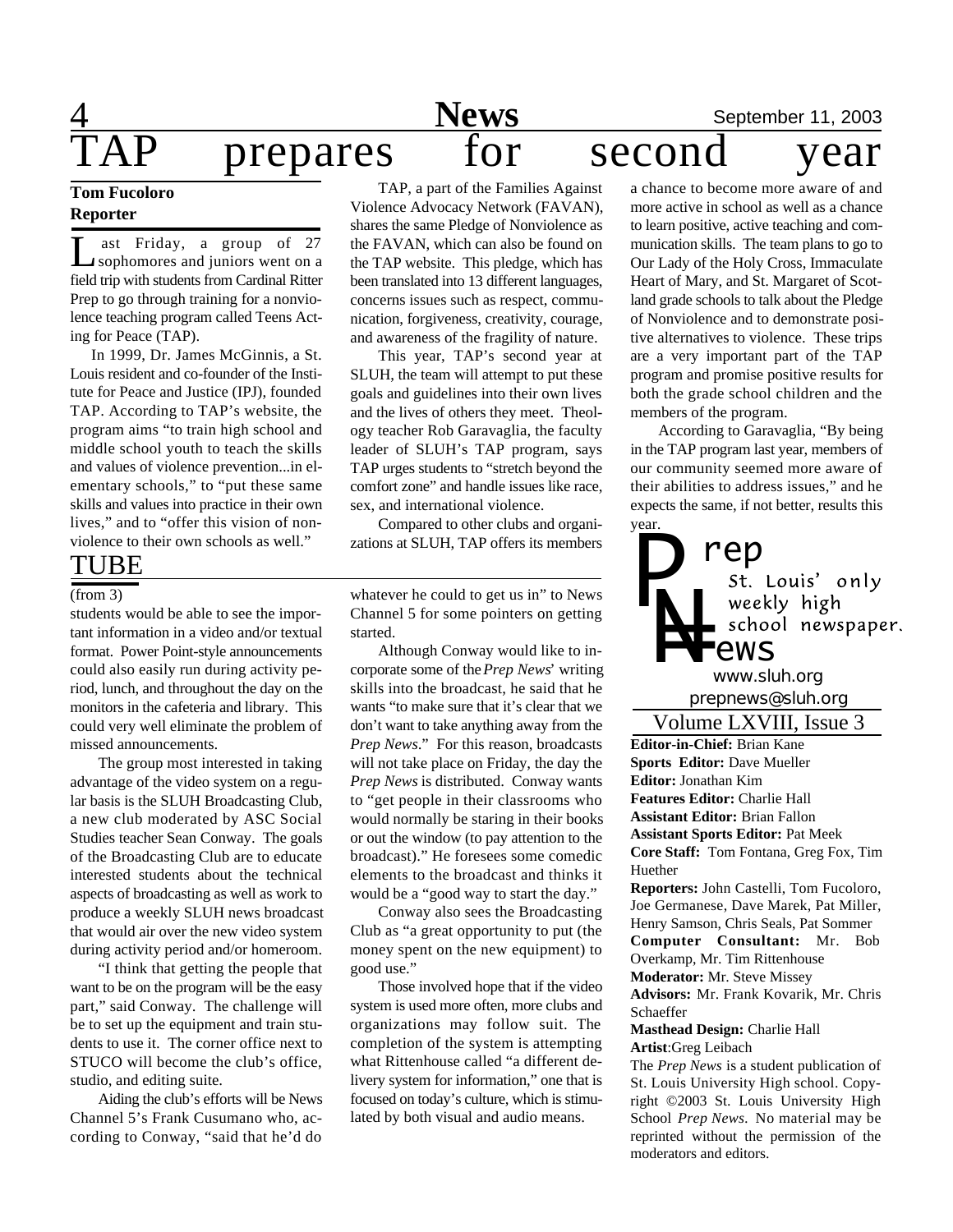## **September 11, 2003 Sports** 5 FIFAbills tie CBC 1-1, go 2-0-1 for wee

#### **Pat Miller Reporter**

**B** rimming with hope and high expect-<br>ations, the 2003 edition of the imming with hope and high expect-Soccerbills were anxious to kick off their season at St. Mary's on Tuesday. Mother Nature disagreed, and the game was postponed because of rain. As a result, the Soccerbills opened their season with a road game againt the Gibault Hawks, always a difficult draw, on Friday night.

Things started off quickly as the team peppered the Gibault goalie with shots throughout the first half. Yet despite dominating, they found themselves tied at the half, 0-0. After regrouping, the Martelbills finally broke through when Joe Germanese found a seam in the Gibault defense and slotted the ball past the sliding keeper for a 1-0 lead.

"I was beginning to worry because we hadn't scored yet," said assistant coach Charlie Clark. "I was relieved (when we scored) because we deserved the goal and

had been playing really well."

Junior Tim Weir added another goal near the end of the game to defeat the Hawks final 2-0 for the second consecutive year. Many of the SLUH players felt the large fan turnout played a part in their success.

"The fans had a little bit of rock and a litta bitta roll," observed STUCO Social/Publicity officer Chris Baricevic.

The Headofsecuritybills hosted Jefferson City the next night in their home opener. The team roared out of the gate, with seniors David Mueller and Joe Germanese netting goals 30 seconds apart, both less than 10 minutes in.

That quick start "was huge, especially with us not scoring right away at Gibault," claimed Clark.

After Jefferson City got on the board, another head ball goal by Mueller put the Bills up 3-1 at half. When Andy Leindecker made it 4-1 shortly into the second half, the coaches decided it was time to put in the reserves, who finished out the last 30 minutes. Pat Miller and Scott Brown added goals for the Jr. Bills, who ended up winning 6-2.

After much confusion with the scheduling, the Soccerbills took on CBC in the first game of the CBC Tournament at the Soccer Park on Tuesday. The Cadets must have had their season-ending overtime defeat at the hand of the Jr. Bills in district play last year on their minds, because they came ready to play.

They overwhelmed the Soccerbills, going up 1-0 after a half of total domination. At halftime, the coaches did all they could to light a fire under the downtrodden team and to say the least, they succeeded. The Jr. Bills came out firing on all cylinders, and their hustle was rewarded when Mueller took advantage of a CBC misplay to tie up the score 1-1. Senior keeper Mike McNamee made numerous great saves down the stretch to preserve the tie for the Soccerbills.

The team continues the CBC Tournament tonight against DeSmet at Soccer Park at 5 p.m.

## Buffalobills take disappointing 3rd at Jeff. City

#### **Henry Samson Reporter**

**H** opes ran high Saturday morning at 6:30 a.m. when the 30 St. Louis U. Topes ran high Saturday morning at High racers left for the First Capitol City Invitational—well, at least for those who were not asleep. The varsity and the junior varsity teams departed with one thing on their mind: victory. Many thought the Jr. Bills would have little problem winning the race. Unfortunately for the Jr. Bills, Saturday was one of those days.

The team placed third with 65 points behind a strong Fort Zumwalt South squad (39 points) and Jefferson City team (48 points). A youthful, inexperienced varsity team towed the line with upbeat spirits. They knew their race plan and were ready to run.

The team had decided to use a pack strategy during the race. Junior Alex Muntges was to cover the leader and the pack was to follow. The pack plan was

working through the one mile mark, as Muntges came by in 5:10 while the rest followed in times between 5:23 and 5:27.

Said junior Charlie Samson,"We were fine until about 1.5 miles. On the back stretch of the course there were some hills that really strung us out. And no one could get back on each other for the rest of the race. That is when we really lost."

Near the end of the race, Muntges had built up a rather enormous lead over second place by coming into the final quarter mile. Then disaster struck.

Muntges said, " (I remember) hearing about my fast pace after cresting the hill. I got a little overambitious with my kick and started way too early. About halfway through, my quads became useless, I couldn't walk. I got up and fell down, and continued to do so three more times until Coach Flanagan pulled me off the course. I was getting distraught because each time it was getting more strenuously slow and aggravating to move. The only thing I could think was one word: go."

Unfortunately, being helped off the course results in disqualification according to the MSHAA rules, but it was evident that Muntges was not going to finish. "My guess is that it was a combination of dehydration and extreme oxygen debt. That combo is never good for a runner," said Linhares.

Muntges had given his guts to the race and was unable to go on. But amazingly, he was able to remain upbeat during the rest of the day.

"Right after the race I was down, but I reflected and saw some positives. I saw my current ability as a runner, and learned a lot about racing. More importantly, though, it keeps me off the radar for other St. Louis teams, and I did set a new personal record in the three mile," said Muntges.

**see PAIN, 10** Andrew Linhares ran a strong race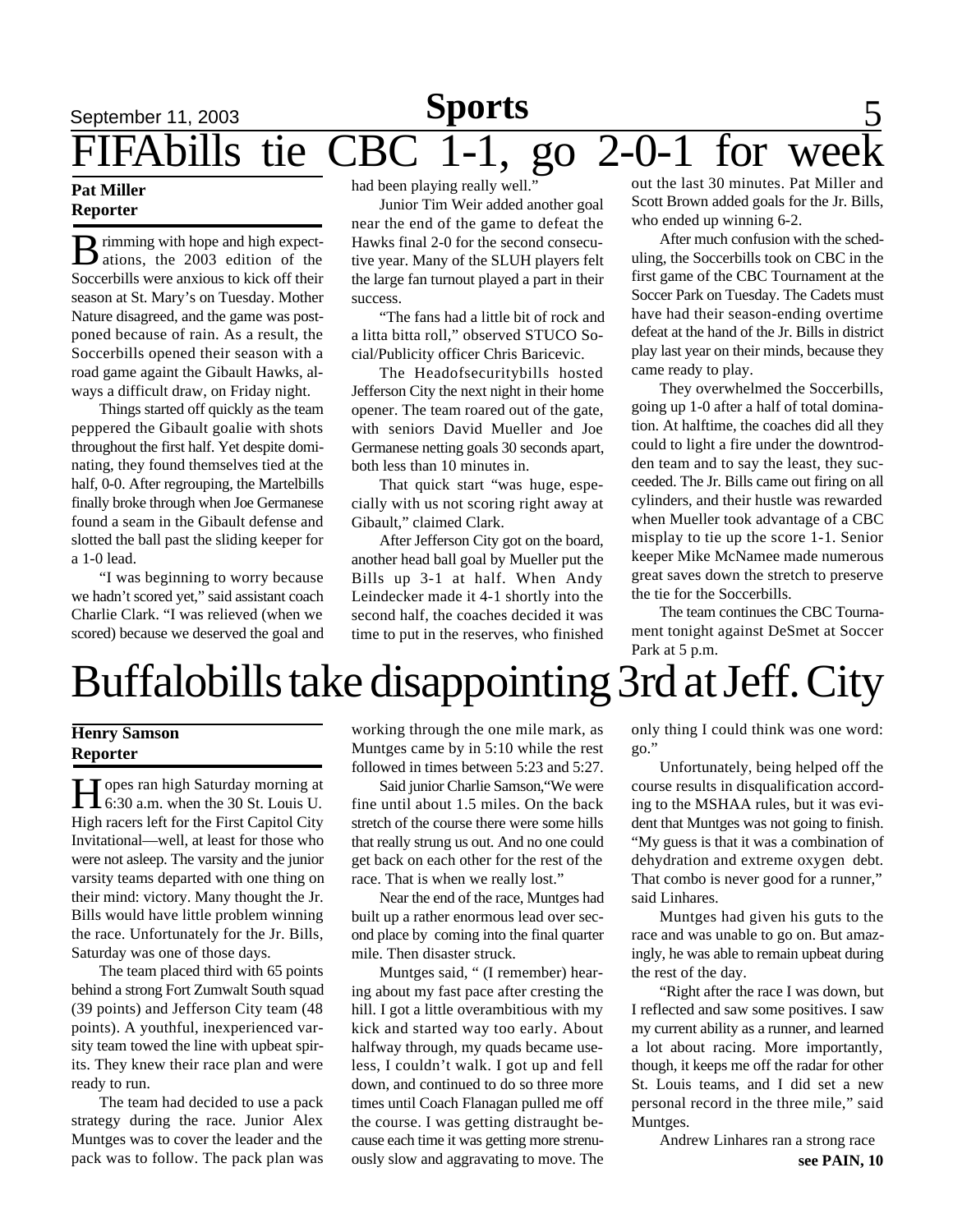## **6 Sports** September 11, 2003 John George looks to become next Armstrong **Sports**

#### **Joe Germanese Reporter**

 $\overline{\text{O}}$ ver the summer, while many Jr. Bills lounged at the pool or relaxed in front of the X-Box, John George was busy training for both the Missouri and Kentucky Junior State Cycling Championships.

Freshman year, after an Outdoor Experience Club mountain biking expedition, George fell in love with the sport of mountain biking and cycling. Ever since then, his passion has grown. He has competed in over one hundred races across the state of Missouri and the Midwest.

Said George, "I love riding because it pushes you every single race both mentally and physically. It really is unlike any other sport."

Although cycling and mountain biking are rather individualistic sports, George races with a group of riders known as Team Dogfish. He trains and prepares for races with his five man team. "We train about two to two-and-a-half hours a

day, we just ride, and in the winter we do weight training."

All this preparation and training paid off tremendously for George this summer when he took home first place at the Missouri Junior State Cycling Championship held June 1 in Farmington, Mo. The race included fifteen other competitors in George's age group. The format included a one day, 44-mile race held on an 11-mile loop.

As a result of George's superlative performance at the Missouri Junior State Cycling Championship, he qualified for the week-long, invitation-only Tour of L'Abibipe, held at the end of July in Northern Quebec, Canada.

The grueling race demanded over 750 miles of pure cycling spread out in stages over 8 days. The strenuous race tried George both mentally and physically. "It rained every day, and it was the hardest chal-

> lenge I have ever faced in my life," George said of the race.

> In the end, George placed 129th in the 180 man field of riders representing regions all across the globe including South America, Europe, Japan and Asia.

> This fall, George's cycling endeavors will take a back seat to his mountain biking races. Mountain biking and cycling are very closely related; however, mountain bikes typically have flat handles and fatter tires. In addition, mountain biking races take place on courses with loose rocks, roots and hard-packed dirt. Accord-

**George struts his stuff.**

ing to George, "The courses have a lot more turns, twists and hills."



#### **Dave Marek Reporter**

This past weekend, the St. Louis U.<br>
High School Varsity Water Polo This past weekend, the St. Louis U. team took its first steps in the quest to regain the state water polo title by placing first in the Patriot Classic Tournament at Parkway South High School. The Polobills dominated the other teams, defeating Marquette 11-2, Lafayette 9- 2, and Parkway South 9-3.

On Friday, SLUH came out swinging in their first game against Marquette and racked up 11 unanswered goals in the first three quarters. Marquette rallied in the fourth quarter, but could not recover from the three quarter shut out imposed by the Jr. Bills.

The Polobills held on to their lead and ended the game with an 11-2 victory. Overall, the Speedobills' success can be attributed to the cohesion and strength of their defense. The Polobills defense shut out the normally unstoppable Todd Patrick, who was visibly frustrated by the second



**Dave Schwarz guards an opponent at Parkway South.**

half of the game.

"Our defense shut them down, and offense shut them up," commented senior captain Colin Tyrrell, who scored one goal and had two assists.

The Polobills continued to dominate

in their second game against the Lafayette Lancers. The Lancers proved to be a faster and more unified team than Marquette, but once again, the Speedobills were relentless and refused to give an inch to their opponents.

"Lafayette gave us the most trouble because they were fast," said senior Brad Witbrodt.

In the first period, captains Nathan Harris and Tyrrell fired two quick goals past the Lafayette goalie in the first minute of the game. The Lancers were not to be outdone, and answered the Polobills' quick scores with a goal of their own. The Polobills were unfazed by the Lafayette goal, and by the end of the quarter, they had extended their lead to 3-1.

**see POLO, 7** Throughout the second quarter, the superb teamwork of the SLUH water polo team stifled all attempts of the Lancers to

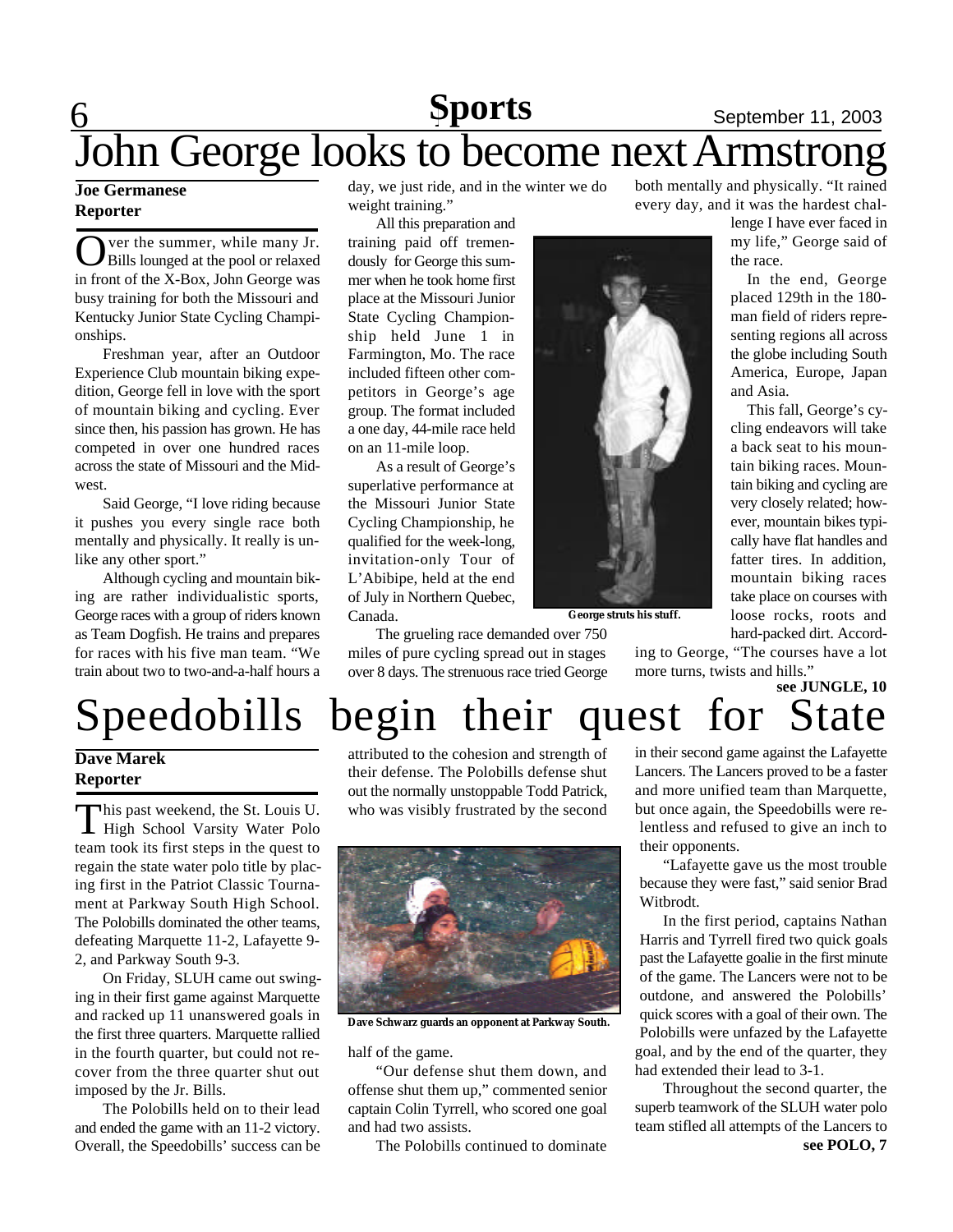## **Sports** 7 Riflebills reach out for freshmen participation

#### **Chris Seals Reporter**

It's that time of year again. School is<br>kicking into full gear, the weather is t's that time of year again. School is cooling down, and the crack of rifle fire will soon be heard from the back corner of the basement. Many freshmen will read this article in bewilderment and ask, "We have a rifle range?" Yes, SLUH has a rifle range, and the rifle team is looking for freshmen interested in joining the club.

The rifle club offers one of the most challenging sports in the school. Rifle shooting has become an Olympic sport, and each year, the Jr. Bills get a chance to go out to the official Junior Olympic Rifle

#### POLO

(from 6)

even the score. Early in the period, junior Tim Heafner fought off two defenders to provide senior captain Colin Tyrrell with an easy one-timer on the confused Lafayette defense. The Baudbills' solid defense and Paul Guest's unstoppable goalkeeping preserved the Polobills' lead of 4-1 at the half.

Judging from the relentless pace of the first half, many expected the Polobills' energy to subside as fatigue set in, but the depth of the SLUH team prevented the game from slowing. The same was not true for Lafayette, whose speed had disappeared by the second half.

Harris commented, "Our depth proved to be a big asset. Even our third string players were able to dominate."

The Speedobills also capitalized on the mistakes made by the Lancers in the third quarter. All alone in front of the goal, Nick Konczak used the one-man advantage SLUH had from a Lafayette kick-out by zipping a blistering skip-shot into the top corner of the Lafayette goal. SLUH led Lafayette 6-1 going into the fourth quarter.

SLUH's endurance continued through the fourth quarter and effectively destroyed any chance that Lafayette had of rallying. In the end, SLUH won a decisive 9-2 victory over the Lafayette

Championships held at the Training Center in Colorado Springs, Colo.

SLUH's rifle teams are some of the best in the nation; last year, one team came out of a 4-position NRA match and won first in the nation. Last summer, a team was sent to Wilmington, N.C., where they won second place in the Junior Air Rifle Olympics out of 50 states. Last season, the SLUH rifle teams traveled to ranges in Cincinnati, Ohio, Murray, Ky., Highland and Quincy, Ill., and Colorado Springs, Colo., for various competitions at both the high school and collegiate levels.

Later this month, the rifle range will open to the freshmen. Although a date has club purchased new rifles for the freshmen shooters, giving them a privilege past classes have did not have. The cost of 25 shots is only 50 cents, and every Tuesday and Thursday, after opening day, freshmen will have the oppurtunity to try out this sport. If freshmen have any further ques-

not been set, the rifle team would like to send out a welcome to any freshmen interested in the program. Last year, the

tions, they can contact Andrew Hrdlicka in J123. Be sure to listen to announcements for the starting date of the freshmen season, and the rifle team hopes to see some new faces in the range.

Lancers.

The Polobills finished off their sweep of the Patriot Classic against the hosts of the tournament, Parkway South. SLUH's offense and defense were rock solid and provided no weakness for the Parkway South team to exploit. Parkway South put up a valiant fight throughout the game, but in the end, their team's relatively small roster, only one substitute, prevented them from putting more points on the board. SLUH won the game 9-3.

Heafner was the standout player of the Parkway South game, scoring a total of five goals throughout the match. The opposing team's defense was no match for Heafner's relentless speed and muscle in the two-meter position.

When asked what could have contributed to such a dominant performance Heafner replied, "I lift a lot of weights." Heafner leads the team with a total of nine goals.

The Baudbills were also led by goalies Guest and Rick Bettger in the tournament last weekend, who did not yield anything to the opposing teams. By only allowing one goal in all three games, Guest proved himself to be a force to be reckoned with. This feat is all the more impressive considering that the Thursday before the game, Guest totaled his car in a serious accident. Although Guest sustained no serious injuries, he sat out of last week's practices and attended physical therapy just to be safe. Guest was able to make light of the incident, saying, "At the moment of impact, I had a surreal moment where I realized that it was our duty to win state."

This Friday at 5 p.m., the Polobills will continue their season against Kirkwood at Meramec Community College, and in the upcoming week SLUH will play in the Varsity Conference Tournament. There is little doubt that these games will be very intense, and everyone who craves excitement, energy, or power should attend.

# FITNESS CENTER

### **DEDICATION**

*This Saturday, Sept. 13, SLUH will dedicate its new weight room as the Stephen Petit Fitness Center. The ceremony begins with Mass at 4:00 p.m. Students and faculty are invited.*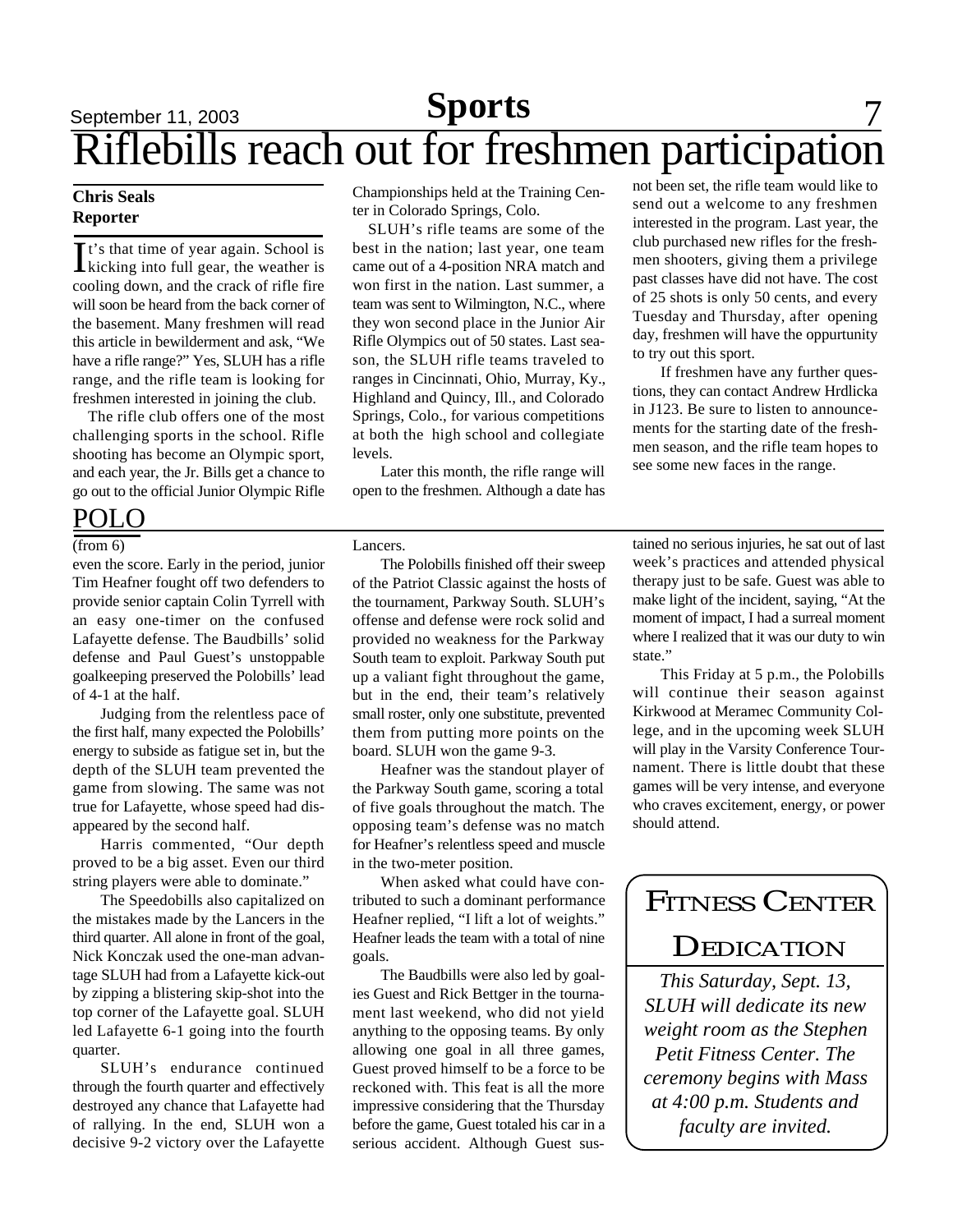## FUNNY THING HAPPENED

#### (from 1)

beginning of each quarter."

Last year's student council tried to hold similar meetings in the STUCO office; however, these meetings were not a success because of poor student turnout.

Baricevic said, "(STUCO) tried to do it last year, having the meeting in the STUCO room, but people were intimidated and it ended up being mostly seniors lounging around in the room.... The meeting in the theater will reduce the intimidation because it is more open, and as a result, everyone will be more open (with their ideas)."

Agreed Kesterson, "I can definitely see (intimidation in the STUCO room) happen.... When people have to come into the STUCO room, a place dominated by seniors, it would be hard for a freshman to come in and say, 'This is what I think. This needs to be done,' or, 'I don't agree with this.' Hopefully this forum will be a little bit more of a comfortable atmosphere for people to speak their minds."

Attendance is required for all homeroom representatives and STUCO members, but the whole student body, faculty, and administration are invited to attend.

"We wanted to address the homeroom reps because we want them to have more of a role this year because in the past when we asked them to come to meetings, a lot of the time they won't show up. It is really hard to get stuff done when homeroom reps don't show up," said junior class president Joe Eggleston. "We'll have to tell them that they will get impeached if push comes to shove."

The forum will cover the role of homeroom representatives, the presentation of the STUCO Constitution, the Fall Festival, and the reinstatement of the Belly Brigades at SLUH.

STUCO President John Block explained,"A lot of (the STUCO Constitution) is for STUCO: like this person does this (job), that person does that and how we need to run the different events. Not everybody knows what it is, so we will tell them about it. If anybody wants to see it individually, once we have the final copy done, we'll have it put out some-

where and people can page through it themselves."

One of the new ideas brought up by this year's STUCO is the Fall Festival, based around the SLUH vs. Chaminade soccer game.

"The day before the soccer game we will have a street hockey tournament, and maybe music if possible," said Sports Commisioner Brian Heffernan. "Then we go to the game, and then we rented out Tropicana Bowling Alley, so we have free cosmic bowling all night."

According to Block, STUCO will schedule in five minutes, depending on the topic, for questions after each topic. Whatever does not get covered during that time period will get moved to the end in the open discussion time. The forum meeting has an open discussion time planned for any ideas, concerns, or requests not on the agenda and will last as long as students or faculty have questions, comments, or concerns for the student council.

"There will be a microphone so that anybody can come up and voice (his) concern or ask questions, or whatever," said Heffernan.

Currently, the forum meetings are planned for a Friday activity period near the beginning of each quarter. After the meeting, the student council plans to publish a newsletter summarizing the issues covered in the forum meeting on the following Monday.

"I like the (STUCO forum) a lot," said Andrew LaCasse. "I think it gives the normal student a chance to let (his) voice

be heard. I think it shows that STUCO wants the whole school to feel that they have an input in what (STUCO's) decisions are and that they matter."

Heffernan said, "If you want to have a say, or you feel that you can improve anything that STUCO does, or say something is bad, or whatever, if you have any concerns about your school and how it runs and activities we do, come, because we want suggestions. We want to help out, but we can only come up with so many things. So, if (the students) want to help even more, more power to them."

Block added, "This is the best chance for (an) idea to be heard because then we have a full year to try to fit it in somewhere if we decide to do it. This first one is especially key and my focus is towards ideas. As we go, (students) can bring ideas, but the best time to get an idea down would be now because we will have all year to plan it and to fit it in."

"We will be as open as we can," said Block. "Come with ideas. They might not necessarily work out, but it would be a way to present it in front of people. This isn't the only opportunity: they can come up to any of (the STUCO officers) at any time with ideas. But this is a time that they know where we will be and when to bring ideas.... We'll listen to (everyone)."

*Quote of the Week*

*"All life is an experiment." -Ralph Waldo Emerson*

#### MERIT

a set number of scholarships that they can give, and they generally go to the children of employees.

SLUH requires both sophomores and juniors to take the PSAT, in the hope that sophomores will use it as a practice run for the test junior year, when the test counts for National Merit qualification. "We want all (sophomores) to have the opportunity to do their prep for the junior

(from 2) year of (the PSAT)," said Mouldon. The PSAT is also very good practice for the SAT, its primary purpose.

> Nationally, about 25 percent of high school sophomores and nearly all juniors take the PSAT. In many public schools, taking the PSAT is voluntary, and students must pay to take it. The fee is between \$10.50 and \$11, which is included in SLUH's tuition.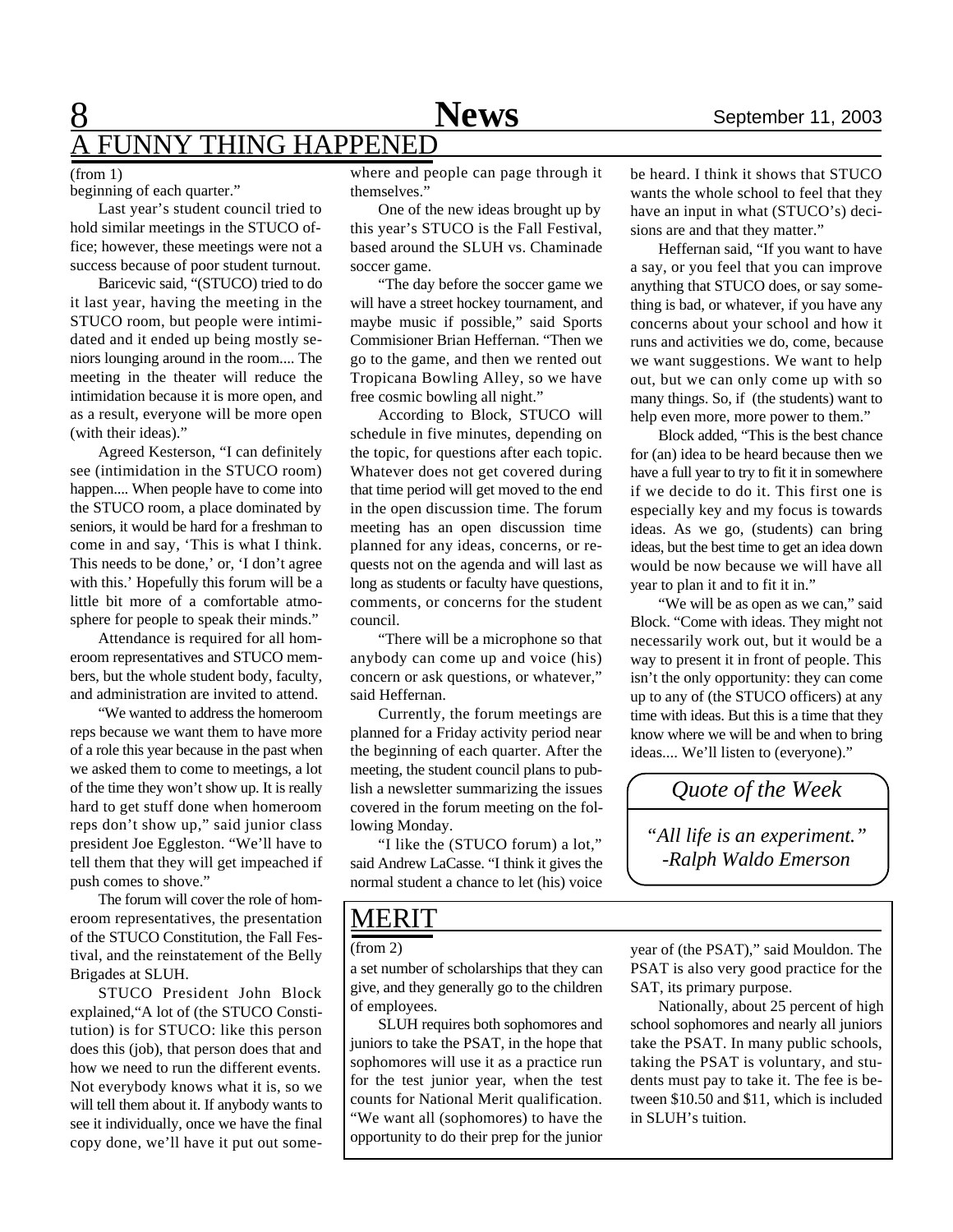### $9/$

(from 1)

usually there's a lot of hustle and bustle, but this time people were really quiet and they were listening."

"Being Quiet for Peace" will begin at the end of homeroom, when students will be notified to go to their next class by an announcement over the public address system. Following the announcement, music will play during passing time. The end of the music will signal the beginning of the next period.

Zinselmeyer said, "The tone for the day is not meant to be one of silence, but one of quiet, one of reflection, one of subdued activity that helps us remind each other to remember and reflect."

Zinselmeyer also mentioned that today it is acceptable for students to pass through the chapel to get to class, just as long as they stop for a moment and look at the display. A set of firemen's boots, a picture of the World Trade Center towers, a police hat, and a book containing the front pages of newspaper publications from September 11, 2001 are displayed in the chapel.

Zinselmeyer continued, saying, "To me the theme is 'We remember, we are quiet for peace.' So that we'll remember this, and we're just being quiet for peace. You don't have to be boisterous, you don't have to be aggressively nonviolent. Just be quiet for peace, and just think about this day and all its ramifications."

On the idea of music and reflection as

a way to honor the victims of the terrorist attacks, junior Mark Zurline said, "I like it because it helps people reflect about two years ago and the people that died."

Freshman John Taaffe added, "It's probably a good idea. There's a lot more meaning to music than there is to bells."

Senior Paul Aten said, "It's a good way to remember...without focusing on the negative."

There are other events that the members of the SLUH community will participate in today to remember the date. Our Lady's Prayer Group will lead a prayer of the rosary during activity period. There will also be a September 11 commemoration in Tower Grove Park that will be led by the St. Louis Instead of War Coalition. The event will be held at Turkish Pavilion at 6:30 p.m. and will conclude with candle lighting and reflection at dusk.

Theology teacher Rob Garavaglia thought that the commemoration event was appropriate for the remembrance of the catastrophy. "I think it is essential to come together to take the time to be quiet, pray, reflect, assess where we were at two years ago and where we're at now."

Zinselmeyer concluded, "The day has so many emotions. I don't think you can try to capture anyone's emotion. I think each person, young and old, has to remember what their feelings were about it."

In the final stanza of her poem, Miesbach writes, "Oh be still, my soul,

# PIC OF THE **WEEK**

Under the direction of Matt McGraw, Stage crew members Alex Sciuto and George Caputa work on the set for *The Front Page*.

and listen To the message of the deeps, For there, within your heart-song, Eternal secrets keep!"

### INTERNET

#### (from 1)

Thursday, freshman history classes were planning on visiting the library to learn about its research capabilities, including SLUH's access to some internet research databases. "I just felt like there was a lot of wasted time and energy," said librarian Libby Moore.

Senior Ryan Cullen said, "I was trying to access the internet so I could do my Web Assign for Economics, but I couldn't get online, so I had a little problem with getting it done."

Social Studies Department chair Peggy Pride said, "The length of time it took to correct it wasn't really an issue; we realize that it was a difficult problem to solve, yet a little more communication on the part of the tech people could've given our teachers a little more ability to react."

Further problems ensued with SLUH's e-mail service throughout this week. As a result of the switch, e-mail sent to SLUH's server was not directed down the right path to recipients on the new SLUH server.

As of yesterday afternoon, Computer Systems Manager Bob Overkamp was hard at work trying to fix the problem. He had managed to temporarily fix the problem, but did not think he had found a longterm solution. "So far I have not been able to get our new mail address to be recognized by the outside world," he said.

Overkamp also said that he does not know exactly what he did to temporarily fix the problem. Because he was trying hundreds of different things to solve the problem, he was unable to pinpoint the exact change that resulted in the fix.

Later in the day, Patke reported that full e-mail service had been restored. He claims that he did not plan on services being down for so long, but "a couple of hours turned into a couple of days."

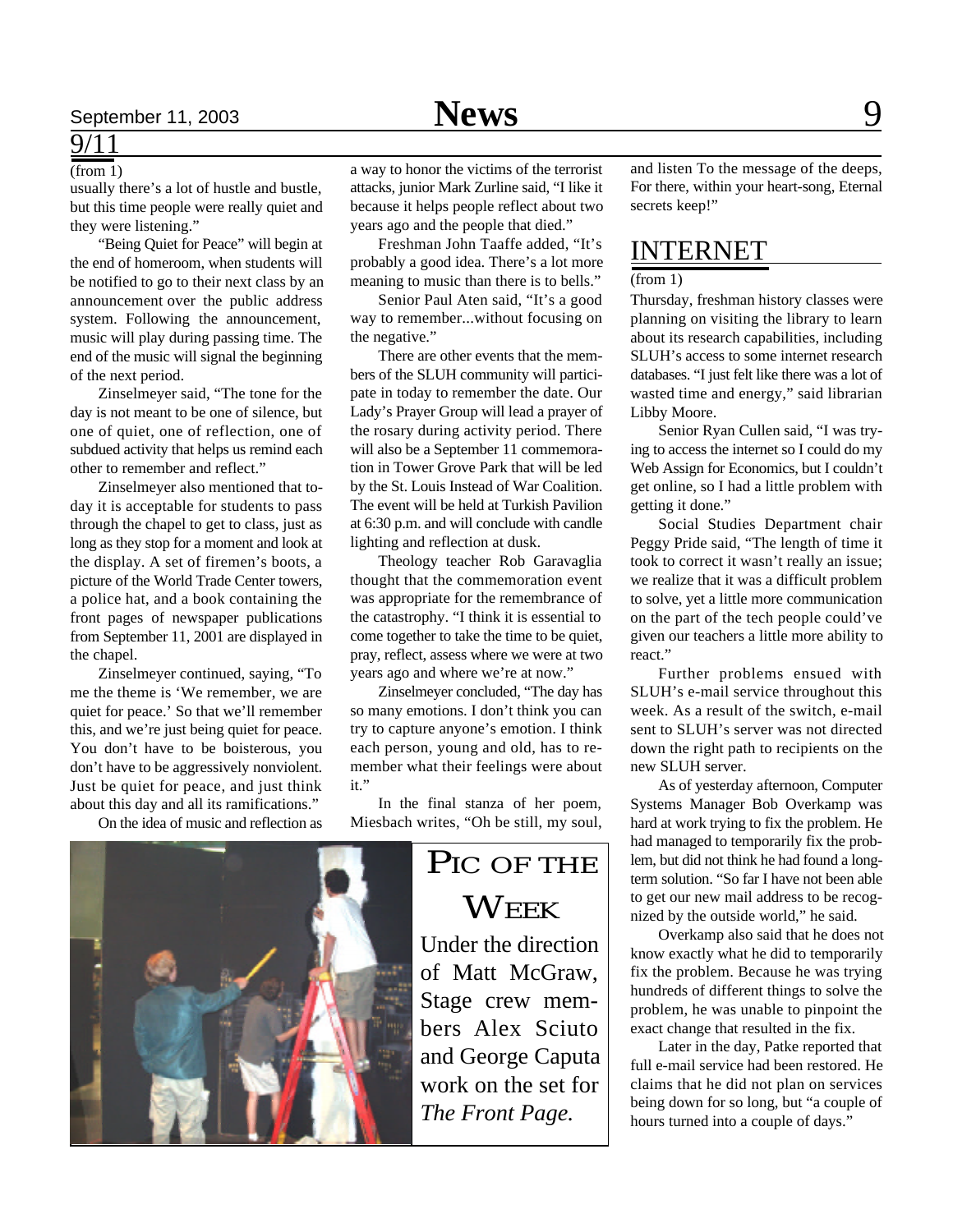# **PAIN**

#### (from 5)

for the team, finishing with a time of 16:50 on a very demanding course that some thought almost rivaled the mighty Sioux Passage.

Following Linhares with a huge breakthrough race was Ben Murphy-Baum, finishing with a personal record time of 17:11. Charlie Samson, John Oliver, Dan Flanagan, and Joe Carlson finished shortly thereafter with times of 17:17, 17:25, 17:40, 17:53 respectively.

Head coach Linhares remarked, "If you look individually, we had some good things happen. But team-wise we did not perform. I think Fort Zumwalt totally outran us as a team unit, proably due to the fact that five of our runners had never experienced a varsity race before."

Not to be disheartened at the loss of their varsity counterparts, the JV team dominated its race, finishing with places 1, 3, 4, 5, and 7 to capture the team title with a very low score of 2 points. Usually teams are scored against individual teams to determine the winner, but even if SLUH would have been scored against the entire

field, they would have emerged victorious. Junior Danny Meier lead the charge with a dead even-paced race, outdistancing the rest of the field in 17:26. "I was just scared that I was going to get last," said an enthusiastic Meier, who added, "But I think I want to (win) again sometime."

Rounding out the scoring five in the junior varsity race were Chris Arb, Joe Marincel, Paul Nappier, and John Kelly, all of whom had outstading performances.

Linhares summarized the JV performance in one word: "Unbelievable!"

This race proves that the JV team will once again be an area superpower, ready to do battle with any team that steps on the line.

The next race for the XC team is Saturday morning at the McCluer North Invitational. The varsity race kicks off the day at 9:00 a.m. with the JV and freshman races afterwards. Please come out and support your team at what should be an exciting race. Directions can be found at http://www.sluh.org/xc/xc[1]/htm under the Schedule icon.

#### JUNGLE

#### (from 6)

In the coming weeks, George takes his mountain biking skills to the Missouri Junior Mountain Biking State Championship held the last weekend in September in Columbia, Mo. He looks to avenge last year's second place finish. In addition, on the last weekend in November, George will travel to Paducah, Ky. to defend his current Kentucky State Mountain Biking Championship.

As for George's less immediate plans, he hopes to ride collegiately somewhere in Arizona or Southern California. Schools such as USC and the University of Arizona have top-notch programs, but they don't recruit or offer scholarships.

As for after college, George sees his racing as a possible choice of profession. Said George, "After college, I'd like to go pro, but it's a risky job and it does not necessarily produce a steady income."

## *Faculty and students celebrate Mass of the Holy Spirit*



 **Yesterday, Fr. Paul Sheridan, assisted by other members of the Jesuit community, celebrated the Mass of the Holy Spirit. This mass is celebrated to begin the year at Jesuit high schools around the country. Highlights of the mass included the freshmen class's special entrance and a homily consisting of a Dewitt Jones "Celebrating What's Right with the World" video followed by a brief address by Sheridan.**

## FAMILY MASS!

At 9:30 a.m. on Sept. 28, St. Louis University High will have the first of its two studentled Family Masses in the Chapel. Refreshments will be served following the Mass. All are invited to attend.

# FAMILY MASS!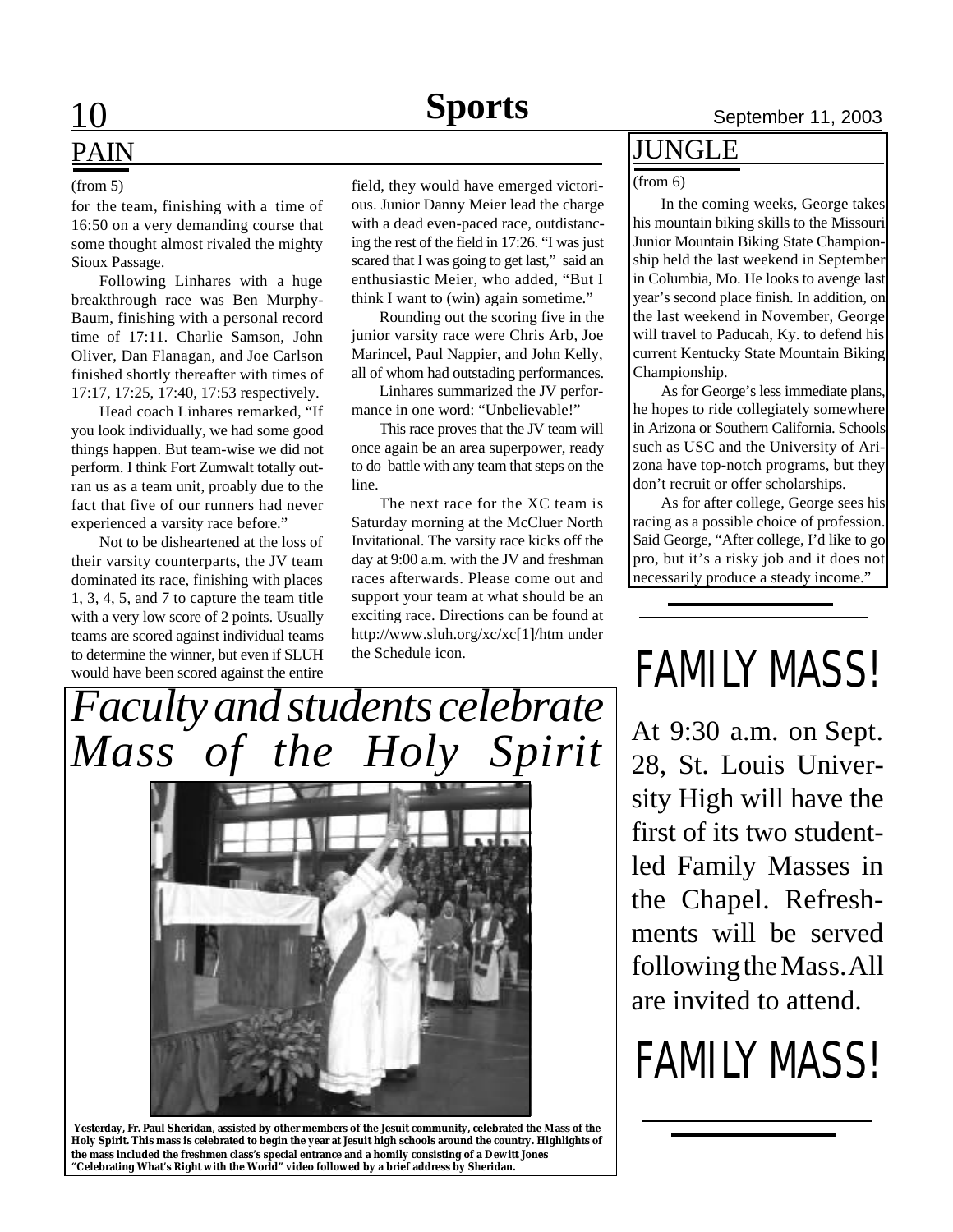## **September 11, 2003 Feature** 11, 2003 1973 and 2001: Aliste's September 11

#### **Charlie Hall Features Editor**

September 11 is a day of mourning and pain for more than just Americans. On the morning of Sept. 11, 1973, Hawker-Hunter jets bombarded the Chilean capital of Santiago while General August Pinochet's troups staged a violent coup d'etat to overthrow the President, Salvador Allende. The overthrow destroyed Chile's socialistic democracy and the country entered an age of fear and oppression.

Spanish teacher Myriam Aliste, seven years old at the time and living about two hours from the capital, recalls the event vividly: "As a little kid, I remember things that happened," she said. "I remember the socialist president at the time, President Allende, giving a talk on the radio telling people not to go out on the streets, to just stay at home, and not to do anything to help him. Then he was killed."

Other sources, mostly American or conservative Chilean, say plainly that when Pinochet's forces entered the presidential palace, Allende ordered his colleagues to leave, then shot himself. "They make it look like that," Aliste said, "(but) we don't believe it, because he was a man with a lot of convictions" and he seemed very protective of the people that elected him. This difference in beliefs demonstrates the large gap which the coup and the events in the months and years to follow created between those who supported the new government, and those, like Aliste, who came to question its actions.

The new dictatorial government was supported by the United States, although its direct role in the overthrowing of President Allende is still unclear. What is clear is that Nixon and the White House considered Allende's socialist Chile too close to the Soviet brand of communism. Henry Kissinger still denies U.S. involvement, but recently declassified documents show that the CIA did indeed fund opposition activated against Allende.

In the weeks following Sept. 11, an estimated 3000 Chileans were killed by the DINA, the Chilean secret police force. Anyone suspected of being communist was placed on a "Red List" and arrested. Aliste's father attended a televised speech by a prominent socialist politician. At one point, he and the politician appeared in the same camera shot.The army recognized him and placed him in jail. "My father never belonged to any party, he just happened to like the guy. But we didn't have the freedom of speech in that country. You couldn't say 'I think Pinochet's a little fat today,' even that would cost you. You couldn't say anything."

The political divide caused division among families. Aliste's grandma favored the dictatorship, so any dissent towards Pinochet had to be kept silent. "You never talked about politics with anybody."

As a young girl, Aliste recalls the military's overbearing presence in everyday life. "I had these cartoon magazines for children, but because they were produced by socialists, they were considered communist propaganda. One magazine was ten years (in prison). You can imagine, I had all the issues, I never would have left the jail," Aliste recalls. Her mother burned the magazines to avoid arrest.

The military also mandated a 4:00 p.m. curfew. Later, the curfew was pushed back to 9:00 p.m. "After nine, if they caught you outside your house, you could be shot. And people were shot," Aliste said. She remembers military personnel ordering people out of her school bus with machine guns. "I would never get very scared, though. My mom kept me from getting very scared; she was very calm."

Despite of, or more accurately, because of the strict military presence, Aliste felt safe in her home. "No matter where I walked, there were military people. That was the only 'good thing' as a woman that I felt. But I prefer my freedom."

Aliste began forming her own political opinions when she entered college and became more aware of what had actually occurred when she entered college. Pinochet's dictatorship lasted for 17 years, and during this time large resistance movements arose across Chile, particularly within universities.

"My parents trained my brother and I, like many parents, not to say much in school and not to get involved in anything. In college, it's different. You start thinking on your own, and I got more involved in politics because I got to learn more about it," she said.

Aliste began protesting the government's injustices. In 1987, when Aliste was a sophomore in at the University of Chile, she was arrested for protesting against the government. The military arrested thousands of students throughout Chile on that day without giving them any specific reason.

The opposition to Pinochet's regime did not only consist of protesting its practices. Aliste and fellow students fought the administration by keeping Chileans informed about their government. "We would go and teach the poor, and tell them they deserve more. Doing that was against the government's beliefs: if you keep people ignorant, they'll never want anything because they'll never know better. If you keep them informed, they will expect more, they will want more out of life. We told them that they deserve better education, better jobs, and better health care. For doing that, we were considered communists."

Aliste herself said she had friends on the left and right of the political spectrum, but she was "in the middle" and she was certainly not a communist.

Some of Aliste's fellow students and friends were punished for their actions. "Some of them were arrested, some were tortured, some disappeared. 'Disappeared' means, died," she said. To this day, the bodies of more than 1000 people who were listed as "missing" by the Chilean government have yet to be found.

Looking back, Aliste sees all the events surrounding the